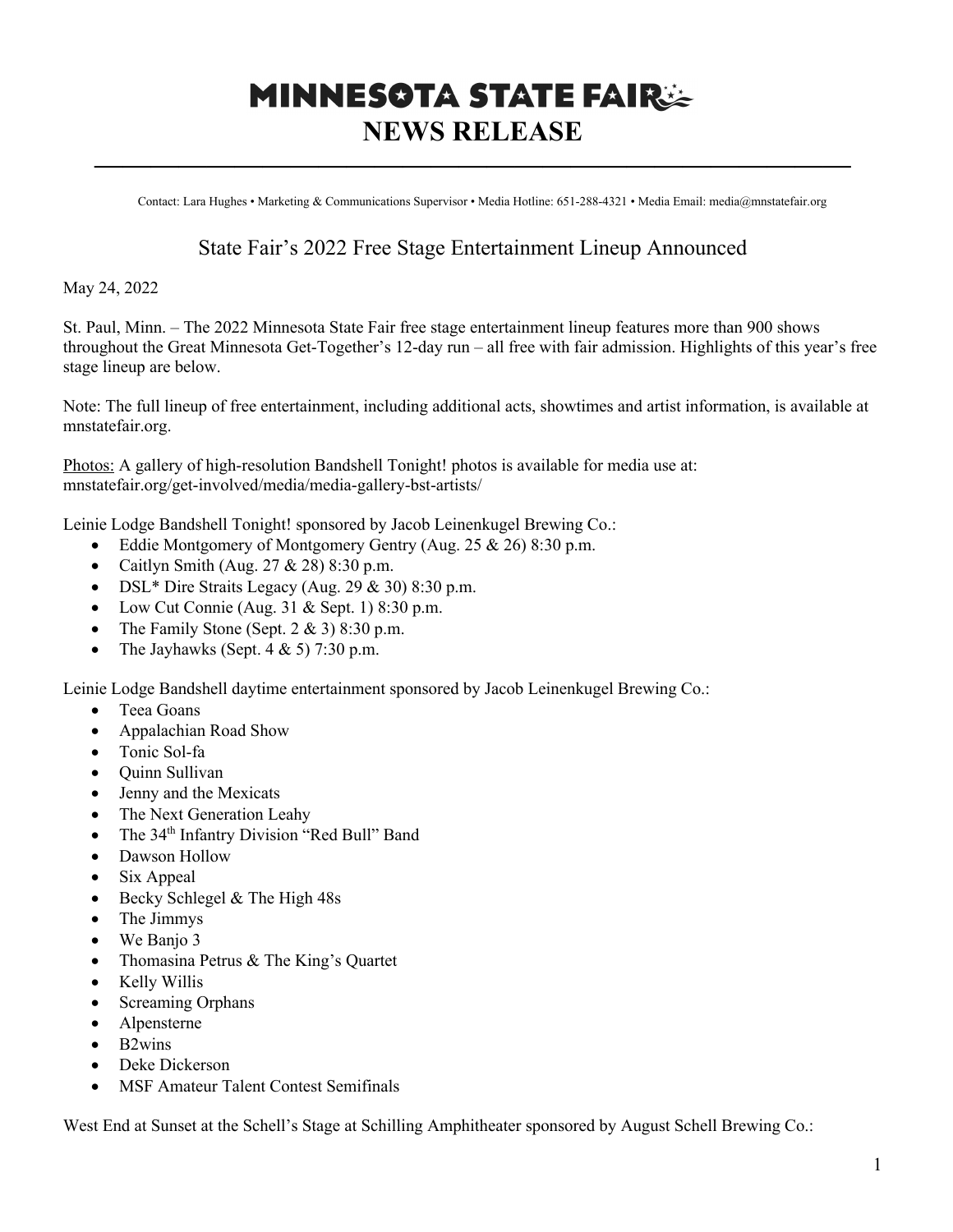- Durry (Aug.  $25 \& 26$ ) 8 p.m.
- Honeybutter (Aug.  $27 & 28$ ) 8 p.m.
- Annie Mack (Aug.  $29 \& 30$ ) 8 p.m.
- Turn Turn Turn (Aug.  $31 &$  Sept. 1) 8 p.m.
- First Avenue Goes To The Fair (Sept. 2 & 3) 8 p.m.
- Gully Boys (Sept. 4 at 8 p.m. and Sept. 5 at 7:30 p.m.)

Schell's Stage at Schilling Amphitheater at West End Market daytime entertainment sponsored by August Schell Brewing Co.:

- MNHS presents History On-A-Schtick
- Good Morning Bedlam
- Rich Mattson and the Northstars
- The Minnesota State Fiddle Contest
- Jillian Rae
- Navy Band Great Lakes Horizon
- Jake La Botz
- Blue Ribbon Baroque
- Wild Goose Chase Cloggers
- Minnesota Americana-Roots Music Contests
- Corey Medina & Brothers
- Kinda Fonda Wanda
- Becky Kapell

Bazaar After Dark at the International Bazaar Stage sponsored by Summit Brewing Co.:

- The Good, the Bad and the Funky (Aug.  $25 \& 26$ ) 8 p.m.
- The Belfast Cowboys (Aug.  $27 & 28$ ) 8 p.m.
- Gypsy (Aug. 29  $& 30$ ) 8 p.m.
- Bad Girlfriends (Aug. 31  $&$  Sept. 1) 8 p.m.
- Funktion Junction (Sept.  $2 \& 3$ ) 8 p.m.
- Salsa del Soul (Sept. 4 at 8 p.m. and Sept. 5 at 7:30 p.m.)

International Bazaar Stage daytime entertainment sponsored by Summit Brewing Co.:

- The Working Stiffs
- Samantha Moon
- Ukrainian Village Band
- Grupo Mio
- Craig Ebel & DyVersaCo
- Chico Chavez Orchestra The Kings of Cumbia
- Dalmar Yare
- Irie Sol
- Pan-handlers Steel Drum Band
- Tom Mason and the Blue Buccaneers
- BATO BATO! Breck School Marimba
- Native Pride Dancers

Family Fair Stage at Baldwin Park sponsored by Green Mill Restaurant:

- Alléz-OOPS!
- The Flyin' Hawaiian Show
- Monster Shop Bump'n
- Kenny Ahern, Physical Comic
- The Chipper Experience